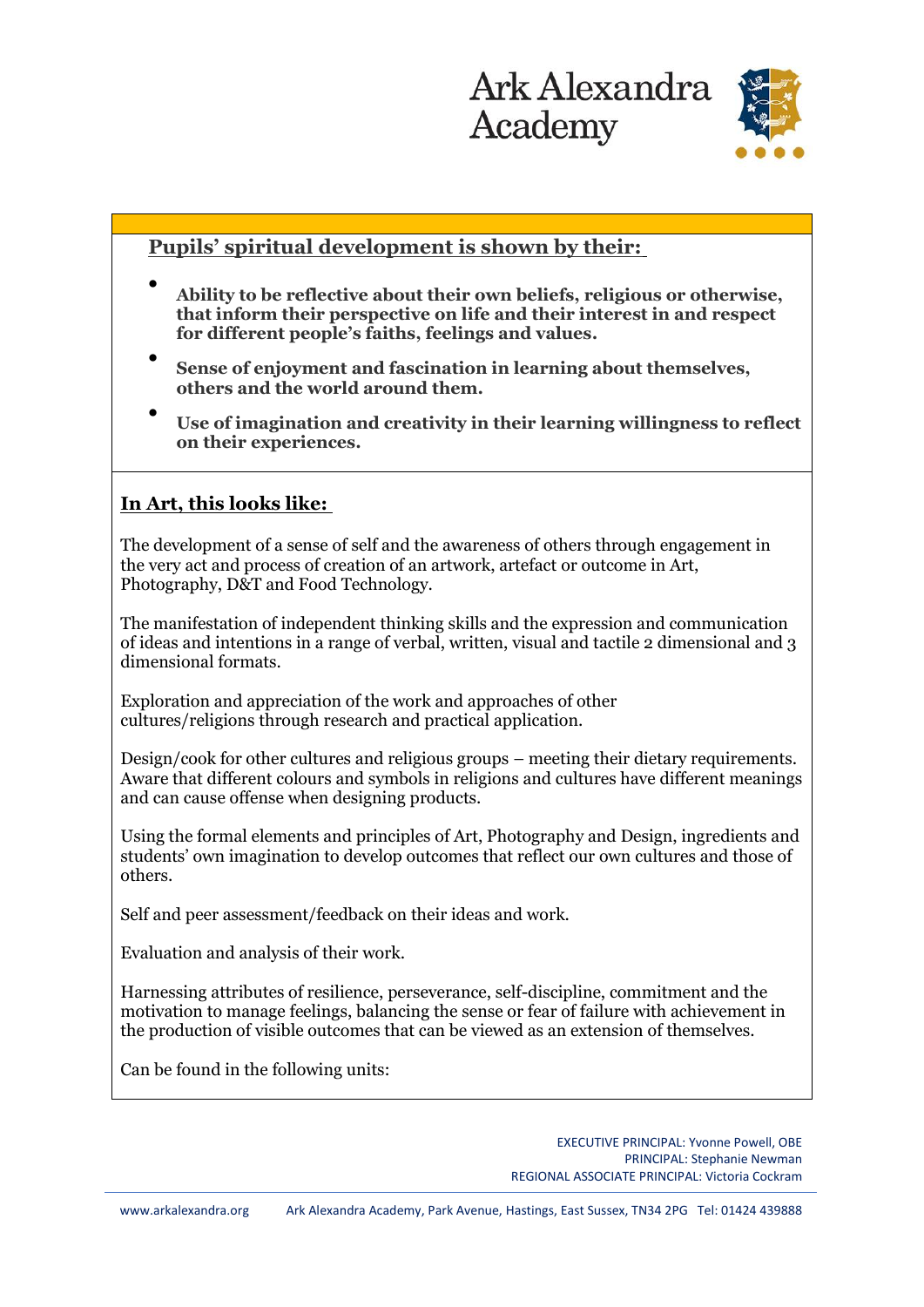

Creation of visual artwork, artefact or outcome in each Year 7-13 Art & Photography SOL Self and peer feedback throughout all projects in Art, Photography D&T and Food Technology.

Year 7 D&T Cultural Lamp project & Food evaluation lesson Year 8 D&T Cyber Pet project Year 9 D&T MP3 Speaker project Year 10 D&T Product for the Home Project Year 11 GCSE D&T exam preparation and NEA (if relevant to their context) Year 10 & 11 Food Practise NEA and actual NEA.

## **In BVC this looks like:**

- Creativity in product development and marketing: Found in Business Component 2
- Reflecting a real-world examples Found in Business component 1, 2 and 3
- Reflection on work experience and the experiences gained is a large element of CPLD and H/S content. Found in Health and Social Care component 2
- All subjects pupils are encouraged to share ideas over all topic areas, this is across all lessons and within all subjects
- Dialogue and conversation, open learning environment.- This is across all lessons and within all subjects

## **In English this looks like:**

- We explore a range of texts that tackle different beliefs: religious and otherwise. Students are encouraged to consider and respect different points of view.
- Through the themes, characters and issues in texts, students learn more about themselves and the words around them.
- Students are encouraged to write and speak creatively in role, which enables reflection and empathy.

Can be found in the following units:

### **Year 7**

Oliver Twist: Victorian attitudes to children / the poor (workhouses)

- Good vs. evil
- Victorian London
- Childhood
- Plight of working classes
- Victorian crime
- Power & its abuse
- **Morality**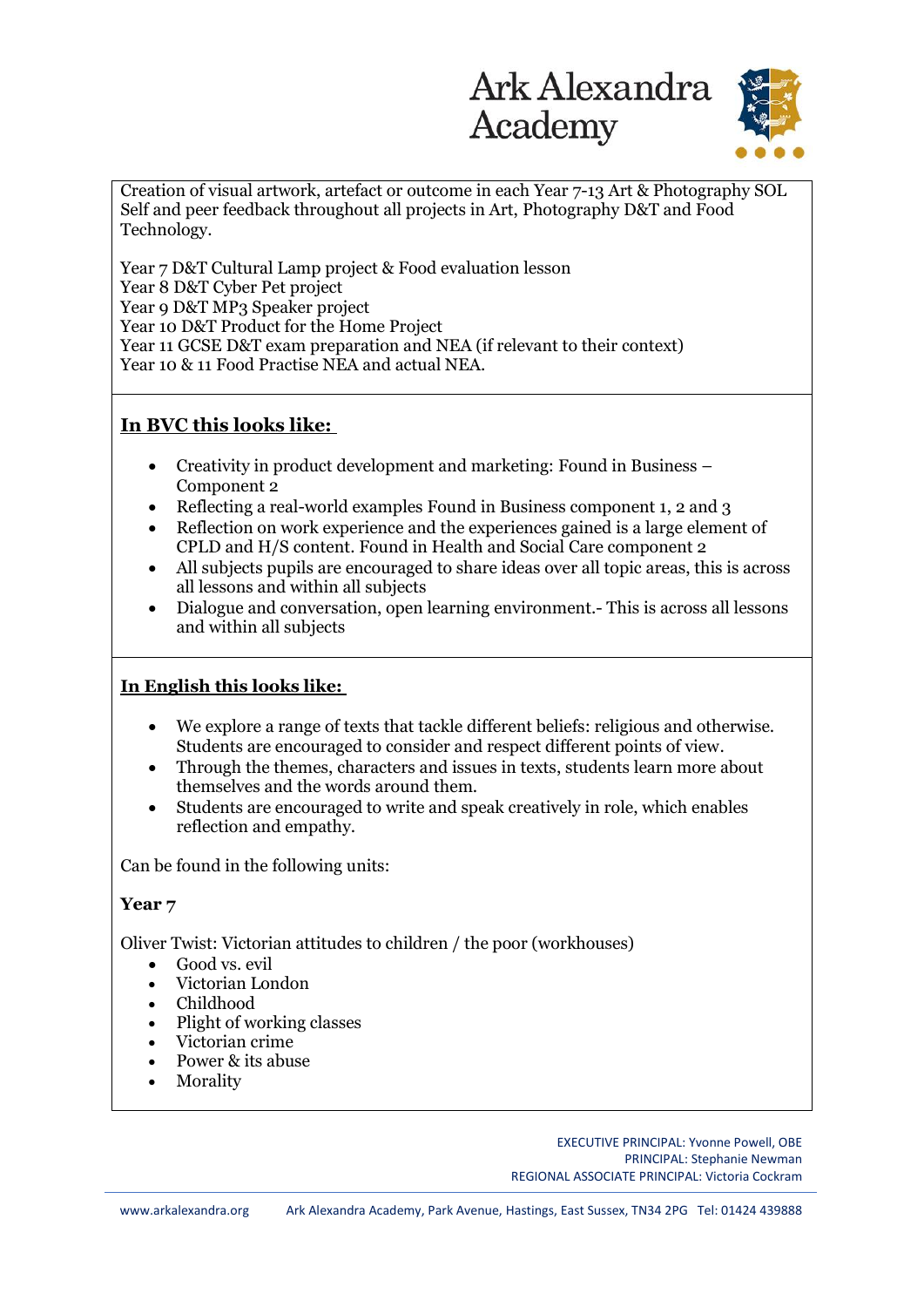

#### A Midsummer Night's Dream:

- Free will
- Love
- Family conflict
- Women & marriage
- Power & its abuse

#### Poetry:

- The natural world
- Animal appreciation vs. animal cruelty

#### **Year 8**

Sherlock Holmes:

- Victorian attitudes to science and religion
- History of the media (periodicals) world around them construction of media

#### The Tempest:

- Nature vs. nurture
- Colonialism
- Free will

#### Animal Farm:

- Russian Revolution the rights vs. wills of the working classes
- History of Agriculture

#### **Year 9**

Jane Eyre:

- Victorian attitudes to childhood and how the bible was used to teach children and correct their behaviour.
- Rural Isolation
- Plight of the working class
- Orphans / family conflict

#### Romeo and Juliet:

- Free will
- Love
- Family conflict
- Women & marriage
- Patriarchal societal conventions

#### Poetry:

- Free will
- Natural world
- Religion
- Love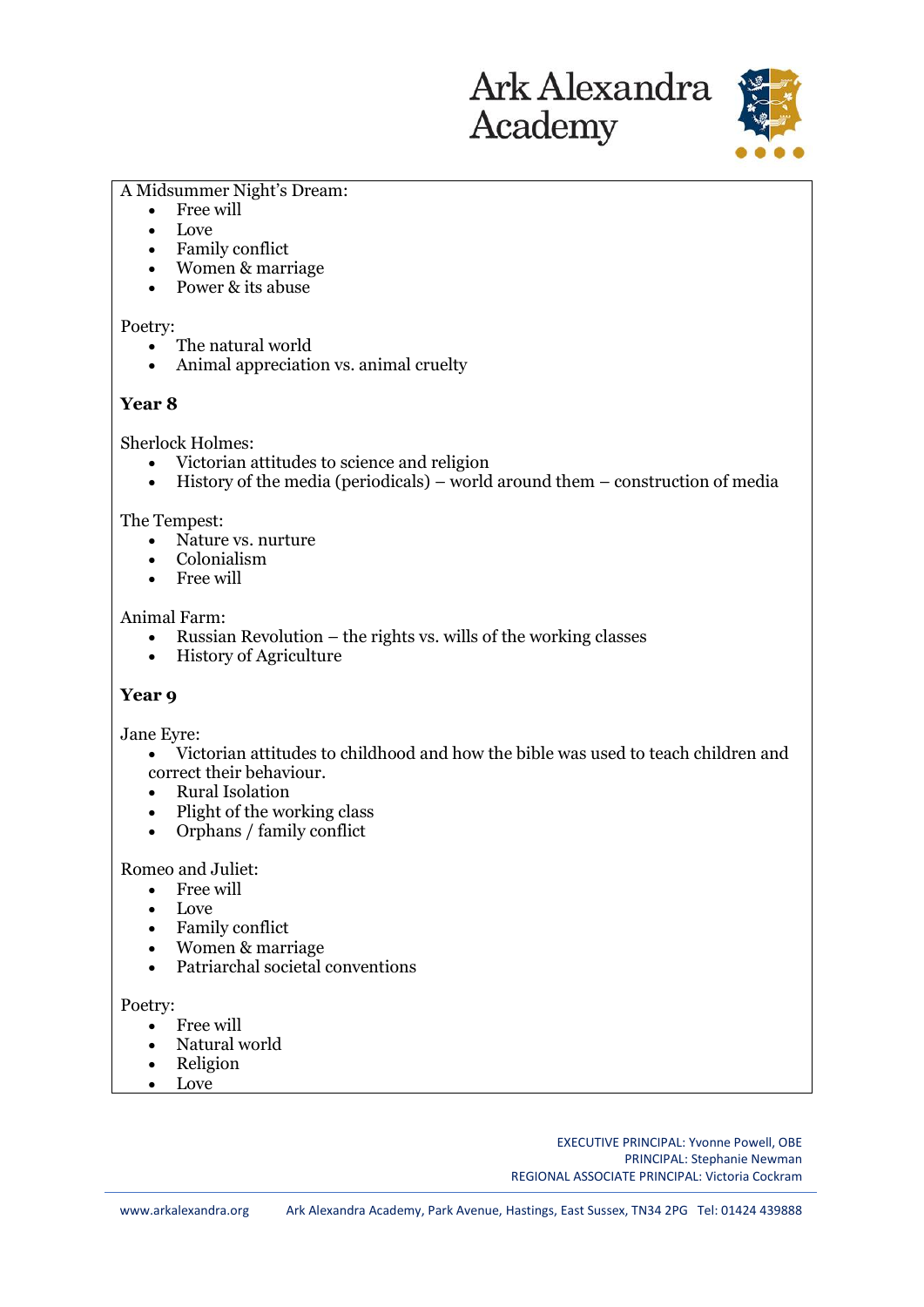

### • Family conflict

## **In History and Geography this looks like:**

### **Geography:**

The development gap between LIC, NEEs and HICs. This is taught in year 7 and the GCSE unit 'changing economic world' All geography lessons, both human and physical aim to create a fascination for students to learn about the world around them.

## **History:**

Medical discoveries being different for rich and poor throughout time. Role of poor during the industrial revolution. Can be found in the following units: History – Medicine through time year 9

# **In maths this looks like:**

We discuss the origins of mathematics at times and why it is applied. An example being Pythagoras' theorem who was an ancient Greek mathematician or when introducing sequences we can discuss the Fibonacci sequence which is naturally occurring and can be applied to the real world.

## **In performing arts this looks like:**

Drama encouraging empathy.

Dance/Music exploration of spiritual themes.

Can be found in the following units: Exploration Key Stage 3 Storytelling Constant creativity and reflection throughout the courses

# **In Religious Studies this looks like:**

Discussions around religious beliefs – Can be found in the following units: Year 7 term 1 Why study religions? Features of world religions. Year 8 term 1 scripture and its learning - rules/ commands for living. Written work - explanations of what it means to be a theist/ atheist/ agnostic  $-$  year  $7$ written tasks. Year 7 term 5&6 study of Buddhism and Islam, foundations teaching and practices.